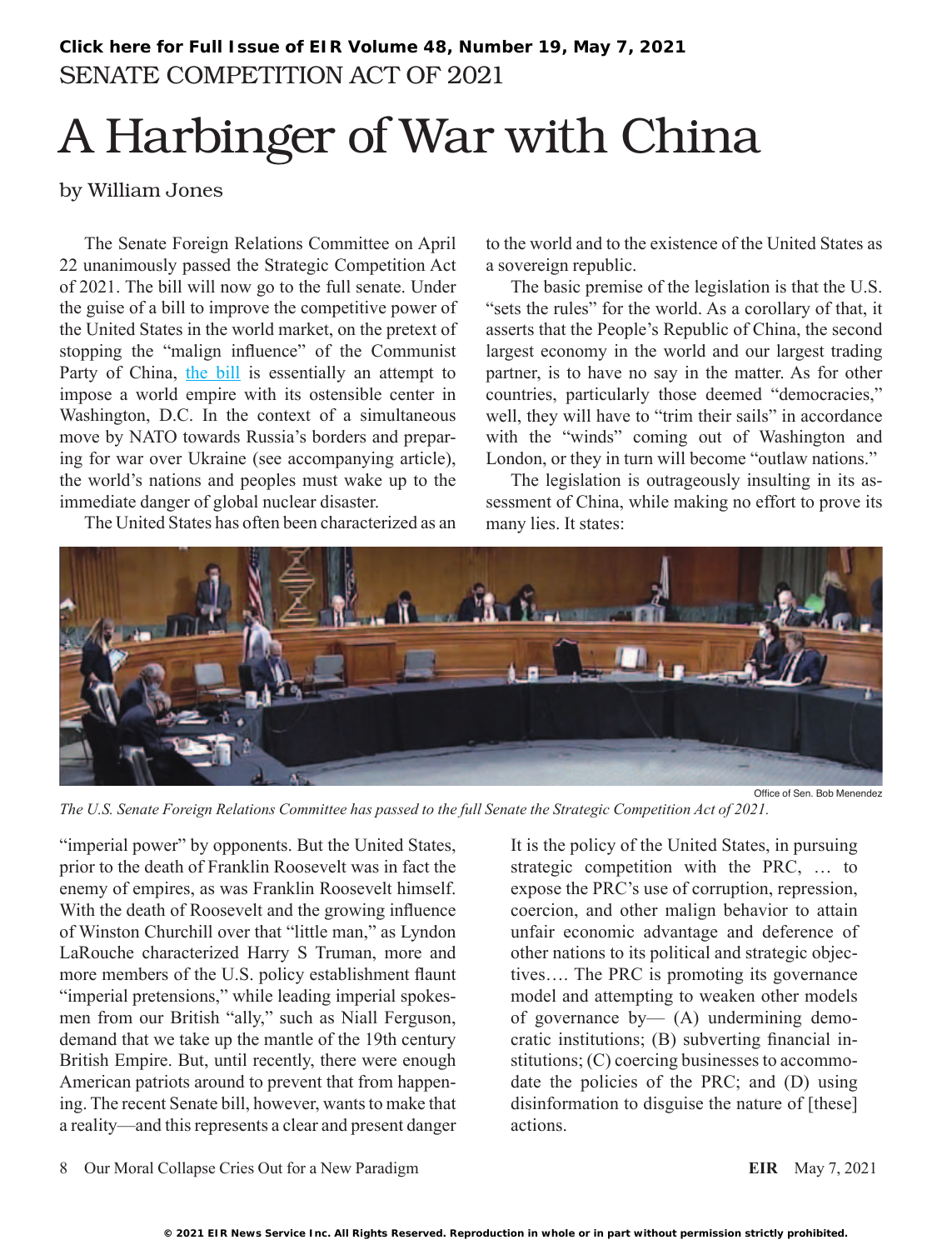## **Creating a Ring Around China**

The primary thrust of the legislation is not only to "out-compete" China, but to prevent China from having any influence outside of its national boundaries. Incredibly, the legislation baldly calls for recruiting and paying journalists to discredit China—openly admitting that there is no longer such a thing as a "fair press." The bill reads:

The Secretary of State, acting through the Assistant Secretary of State for Democracy, Human Rights, and Labor and in coordination with the Administrator of the United States Agency for International Development, shall support and train journalists on investigative techniques necessary to ensure public accountability related to the Belt and Road Initiative, the PRC's surveillance and digital export of technology, and other influence operations abroad directly supported by the Communist Party or the Chinese government.

Journalists who would dare to say anything positive about China would immediately be suspect or deemed under the influence of the Communist Party of China.

In our much-touted "land of liberty," anyone conducting research in important fields like cancer or fusion energy, or

space travel would be penalized if they were to have any contact with their Chinese counterparts, or, heaven forbid, receive any funding from sources based in China, where the Communist Party is said to control everything. There will be strict monitoring of institutions so that no funding would be allowed to come from China, no matter how beneficial a project might be. This sort of process has, in fact, already begun, under the direction of FBI Director Christopher Wray. (See Mike Billington's [article](https://larouchepub.com/special_report/2019/1123-EndChinaWitchhunt/10-13-mccarthyite_assault_on_china.pdf), "The McCarthyite Assault on China Must Be Stopped," in the pamphlet, *End the McCarthyite Assault on China and President Trump.*)

The legislation would also considerably beef up the U.S. presence in the newly labeled Indo-Pacific—and not only military presence. Hundreds of operatives



Executive Intelligence Review



LAROUCHEPUB.COM

\$20



*The purging of anyone having contact with China has in fact already begun under FBI Director Christopher Wray.*

would be deployed to monitor Chinese activity, and to downplay and discredit any of the positive programs China has developed with other countries in infrastructure or other spheres.

The legislation calls on our "allies" throughout the world to get on board the containment bandwagon, to get involved in the "Indo-Pacific region," and to help monitor and suppress China. The British, under the slogan "Global Britain," have boasted that they are reviving their former (colonial) military presence in Asia.

The bill would encourage (perhaps coerce) companies to find other sources for their imports from China, and to move their operations within China to other nations. It states:

The Secretary of State, in coordination with the Secretary of Commerce, is authorized to establish a program to facilitate the contracting by United States embassies for the professional services of qualified experts, on a reimbursable fee for service basis, to assist interested United States persons and business entities with supply chain management issues related to the PRC, including— (1) exiting from the PRC market or relocating certain production facilities to locations outside the PRC; (2) diversifying sources of

inputs, and other efforts to diversify supply chains to locations outside of the PRC; (3) navigating legal, regulatory, or other challenges in the course of the activities described in paragraphs (1) and (2); and (4) identifying alternative markets for production or sourcing outside of the PRC, including through providing market intelligence, facilitating contact with reliable local partners as appropriate, and other services.

The legislation also delves into the extremely sensitive Taiwan issue, calling on allies to help build a "cordon" around the island to discourage any possible Chinese military actions. Such a provocation explicitly breeches the One China policy which has been the bed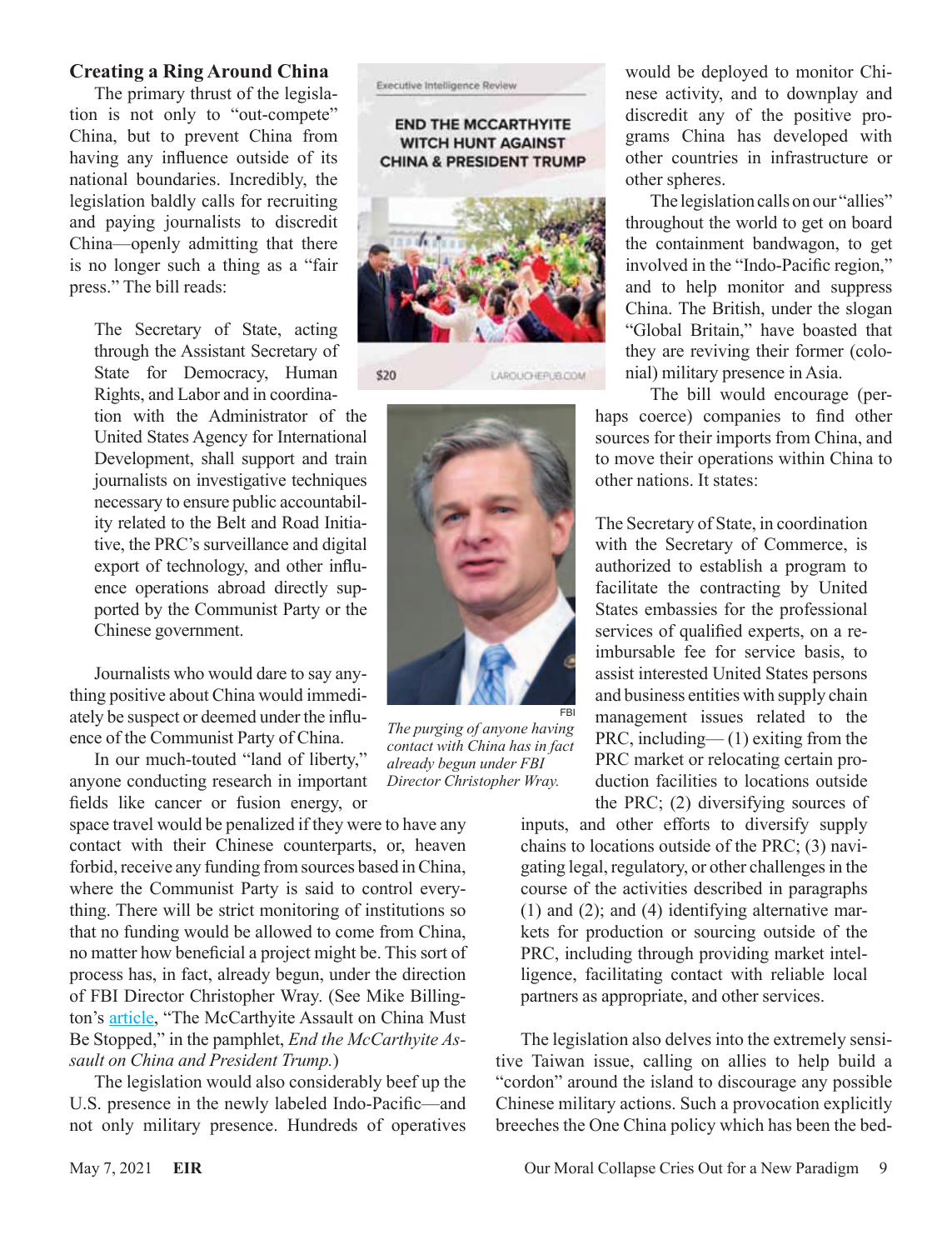rock of U.S.-China relations since the establishment of relations in 1978.

The bill calls for the U.S. to maintain "a system of forward-deployed bases in the Indo-Pacific region … as platforms to ensure United States operational readiness and advance interoperability with allies and partners… and pursuing maximum access for United States mobile and relocatable launchers for long-range cruise, ballistic, and hypersonic weapons throughout the Indo-Pacific region." Under this bill, the U.S. will provide its "allies" with "long-range, precision-strike networks," including "ground-launched cruise missiles, undersea and naval capabilities, and integrated air and missile defense in the First Island Chain and the Second Island Chain."

Would China, or any nation, perceive these actions as "defensive?" They are clearly pre-war preparations and would require an appropriate response as such.

counter undue influence, especially by authoritarian nations, within the United Nations system." Franklin Roosevelt, the intellectual creator of the UN, would be turning over in his grave at this point.

In all international institutions, U.S. "standards" would be the rule and U.S. predominance will be maintained in standard-setting bodies, the bill asserts.

The legislation then surveys the entire world, region by region, indicating that this imperial dictate will be implemented in the four corners of the globe. Countries in Africa and Latin America which have taken loans from China for infrastructure projects would be encouraged to revamp or "restructure" these loans under Western supervision. Countries in Latin America would also be targeted by a new flurry of "journalists" and NGOs who would monitor their commitment to "the democratic way" and expose "corruption" (implying that any business deals



FEMA/Alexis Hall

*Two expressions of China's good will policy: delivering medical supplies and personal protective equipment to the U.S. to fight the COVID-19 pandemic on April 8, 2020 (left); and providing COVID-19 vaccines worldwide, such as to Sudan on March 27, 2021 (right).*

The Quad grouping of the U.S. India, Japan, and Australia, would be expanded under the plan, attempting to bring other countries on board, serving as the basis for a NATO-like operation in Asia. Through the Foreign Military Financing facility, participating countries in the region would also be given the capabilities to contribute to this "ring around China." Naval vessels which are outof-date for U.S. naval use operations would simply be transferred to these imagined "surrogate warriors" for purposes of deployment against China.

The legislation intends to create a massive apparatus of surveillance and control to prevent China from having its members in leading international institutions, including the United Nations, where the legislation tasks U.S. officials to be specifically deployed to keep the Chinese influence out. The bill requires "monitoring and developing and implementing plans to with China are corrupt) wherever they may find it.

This piece of legislation is not only insane, but also totally ludicrous, given that few countries outside the Anglophile "Five Eyes" are really interested in joining such a blatantly imperial project. The world's aversion to "America First-ism" is far from over. And the frantic fantasies of this Capitol Hill mob have very little relationship to the world as it now exists. But ideas like these are enough to set off wars.

### **Who Will Pay the Costs of Empire?**

The bill aims to discredit China's recent international programs, which have been in fact of great benefit to the world, including the Belt and Road Initiative, the poverty alleviation programs, and the Health Silk Road which has provided COVID vaccines worldwide (while the U.S. and Europe have offered none). The